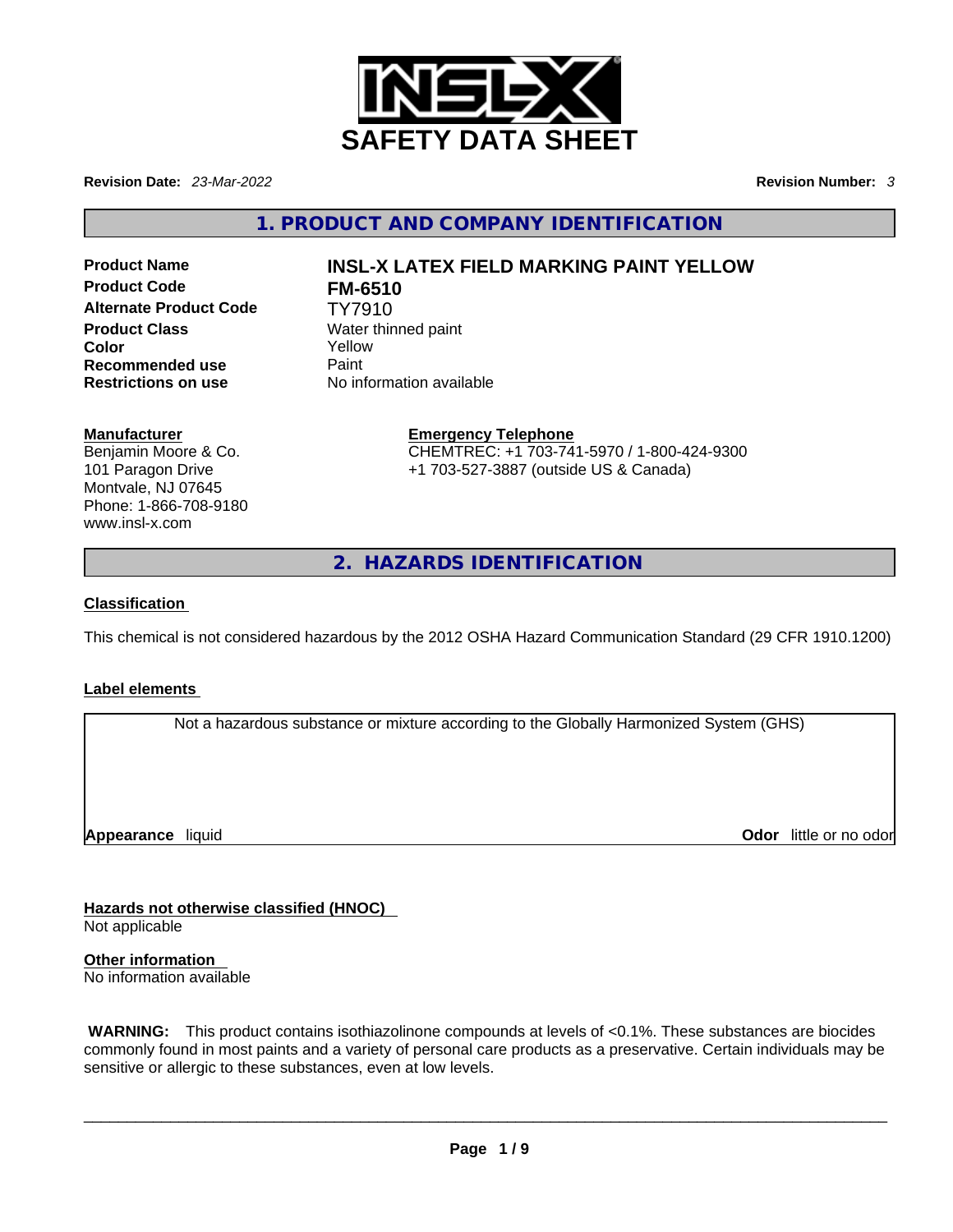## **3. COMPOSITION INFORMATION ON COMPONENTS**

| <b>Chemical name</b> | <b>CAS No.</b> | Weight-%  |
|----------------------|----------------|-----------|
| Limestone            | 1317-65-3      | $35 - 40$ |
| Kaolin, calcined     | 92704-41-1     |           |
| Titanium dioxide     | 13463-67-7     |           |

|                                                  | 4. FIRST AID MEASURES                                                                                    |
|--------------------------------------------------|----------------------------------------------------------------------------------------------------------|
| <b>General Advice</b>                            | No hazards which require special first aid measures.                                                     |
| <b>Eye Contact</b>                               | Rinse thoroughly with plenty of water for at least 15 minutes and consult a<br>physician.                |
| <b>Skin Contact</b>                              | Wash off immediately with soap and plenty of water while removing all<br>contaminated clothes and shoes. |
| <b>Inhalation</b>                                | Move to fresh air. If symptoms persist, call a physician.                                                |
| Ingestion                                        | Clean mouth with water and afterwards drink plenty of water. Consult a physician<br>if necessary.        |
| <b>Most Important</b><br><b>Symptoms/Effects</b> | None known.                                                                                              |
| <b>Notes To Physician</b>                        | Treat symptomatically.                                                                                   |
|                                                  |                                                                                                          |

**5. FIRE-FIGHTING MEASURES** 

| <b>Suitable Extinguishing Media</b>                                              | Use extinguishing measures that are appropriate to local<br>circumstances and the surrounding environment.                                   |
|----------------------------------------------------------------------------------|----------------------------------------------------------------------------------------------------------------------------------------------|
| Protective equipment and precautions for firefighters                            | As in any fire, wear self-contained breathing apparatus<br>pressure-demand, MSHA/NIOSH (approved or equivalent)<br>and full protective gear. |
| <b>Specific Hazards Arising From The Chemical</b>                                | Closed containers may rupture if exposed to fire or<br>extreme heat.                                                                         |
| Sensitivity to mechanical impact                                                 | No.                                                                                                                                          |
| Sensitivity to static discharge                                                  | No.                                                                                                                                          |
| <b>Flash Point Data</b><br>Flash point (°F)<br>Flash Point (°C)<br><b>Method</b> | Not applicable<br>Not applicable<br>Not applicable                                                                                           |
| <b>Flammability Limits In Air</b>                                                |                                                                                                                                              |
|                                                                                  |                                                                                                                                              |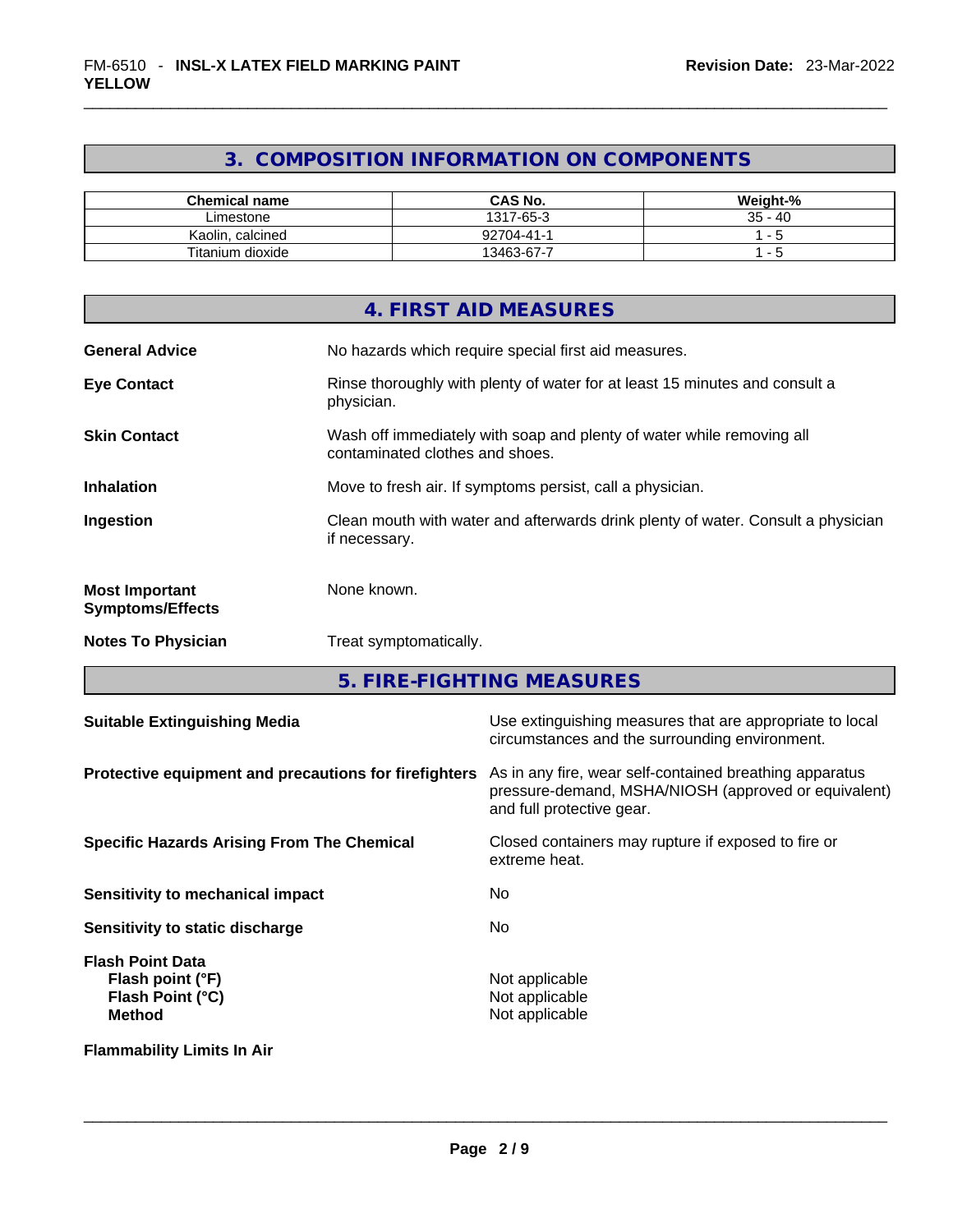# **Lower flammability limit:** Not applicable **Upper flammability limit:** Not applicable

| <b>NFPA</b> | Health: 1 | <b>Flammability: 0</b> | <b>Instability: 0</b> | <b>Special: Not Applicable</b> |
|-------------|-----------|------------------------|-----------------------|--------------------------------|
|             |           |                        |                       |                                |

### **NFPA Legend**

- 0 Not Hazardous
- 1 Slightly
- 2 Moderate
- 3 High
- 4 Severe

*The ratings assigned are only suggested ratings, the contractor/employer has ultimate responsibilities for NFPA ratings where this system is used.* 

*Additional information regarding the NFPA rating system is available from the National Fire Protection Agency (NFPA) at www.nfpa.org.* 

### **6. ACCIDENTAL RELEASE MEASURES**

| <b>Personal Precautions</b>      | Avoid contact with skin, eyes and clothing. Ensure adequate ventilation.                                                                                                         |
|----------------------------------|----------------------------------------------------------------------------------------------------------------------------------------------------------------------------------|
| <b>Other Information</b>         | Prevent further leakage or spillage if safe to do so.                                                                                                                            |
| <b>Environmental precautions</b> | See Section 12 for additional Ecological Information.                                                                                                                            |
| <b>Methods for Cleaning Up</b>   | Soak up with inert absorbent material. Sweep up and shovel into suitable<br>containers for disposal.                                                                             |
|                                  | 7. HANDLING AND STORAGE                                                                                                                                                          |
| Handling                         | Avoid contact with skin, eyes and clothing. Avoid breathing vapors, spray mists or<br>sanding dust. In case of insufficient ventilation, wear suitable respiratory<br>equipment. |
| <b>Storage</b>                   | Keep container tightly closed. Keep out of the reach of children.                                                                                                                |
| <b>Incompatible Materials</b>    | No information available                                                                                                                                                         |

### **8. EXPOSURE CONTROLS/PERSONAL PROTECTION**

### **Exposure Limits**

| <b>Chemical name</b> | <b>ACGIH TLV</b>         | <b>OSHA PEL</b>          |
|----------------------|--------------------------|--------------------------|
| Limestone            | N/E                      | 15 mg/m $3$ - TWA        |
|                      |                          | $5 \text{ mg/m}^3$ - TWA |
| Titanium dioxide     | TWA: $10 \text{ ma/m}^3$ | 15 mg/m $3$ - TWA        |

### **Legend**

ACGIH - American Conference of Governmental Industrial Hygienists Exposure Limits OSHA - Occupational Safety & Health Administration Exposure Limits N/E - Not Established

**Engineering Measures** Ensure adequate ventilation, especially in confined areas.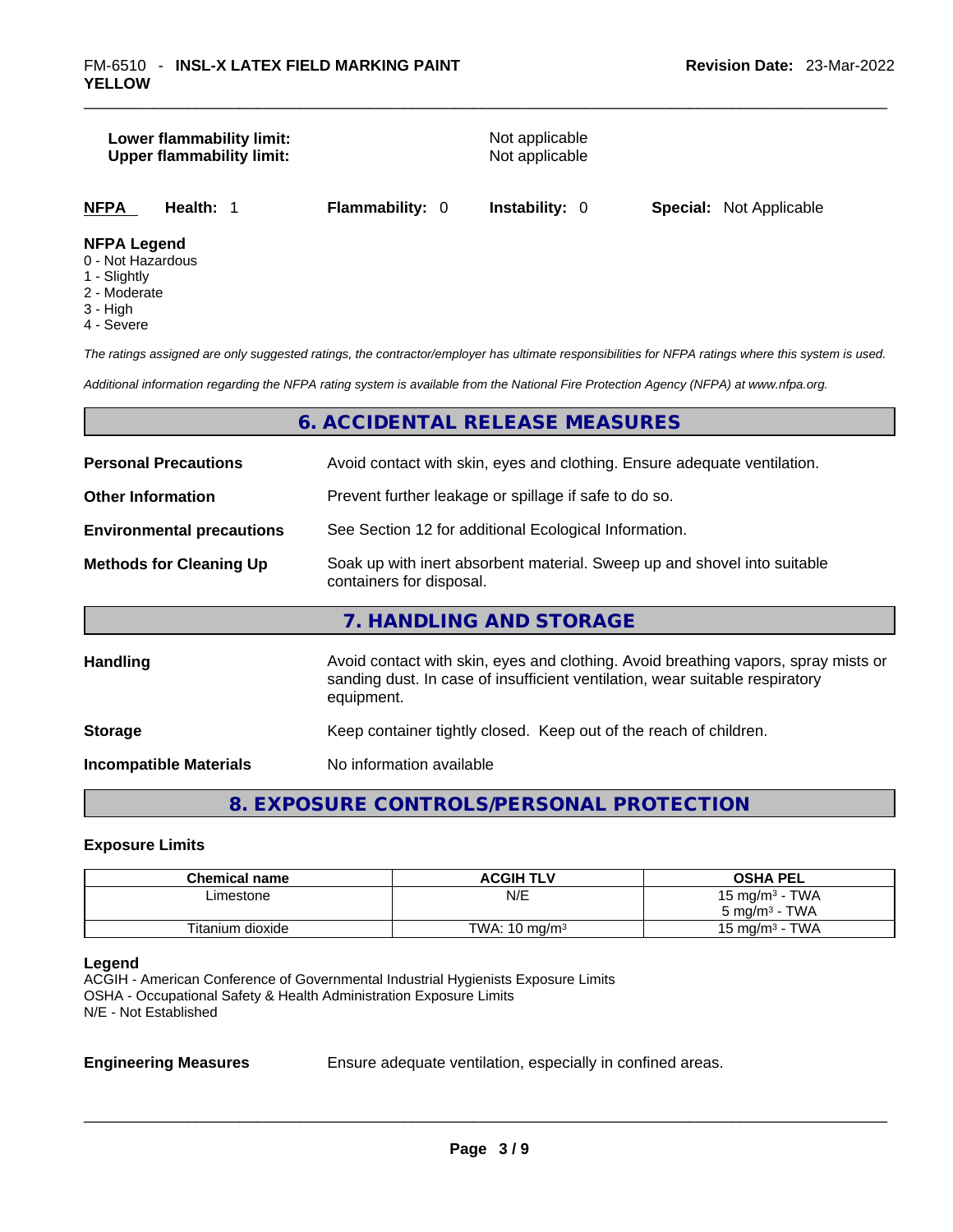| <b>Personal Protective Equipment</b> |                                                                                                                                     |
|--------------------------------------|-------------------------------------------------------------------------------------------------------------------------------------|
| <b>Eye/Face Protection</b>           | Safety glasses with side-shields.                                                                                                   |
| <b>Skin Protection</b>               | Protective gloves and impervious clothing.                                                                                          |
| <b>Respiratory Protection</b>        | In case of insufficient ventilation wear suitable respiratory equipment.                                                            |
|                                      |                                                                                                                                     |
| <b>Hygiene Measures</b>              | Avoid contact with skin, eyes and clothing. Remove and wash contaminated<br>clothing before re-use. Wash thoroughly after handling. |
|                                      |                                                                                                                                     |

### **9. PHYSICAL AND CHEMICAL PROPERTIES**

**Appearance** liquid **Odor Odor Odor Odor Odor** *little or no odor little or no odor* **Odor Threshold**<br> **Density (Ibs/gal)**<br> **Density (Ibs/gal)**<br> **No information available**<br>
11.65 - 11.75 **Density (Ibs/gal)** 11.65 - 11.<br> **Specific Gravity** 1.39 - 1.41 **Specific Gravity pH bH 1 Viscosity (cps) Viscosity (cps) No information available Solubility(ies)**<br> **Water solubility**<br> **Water solubility**<br>
Mo information available **Evaporation Rate No information available No information available Vapor pressure**  No information available **No information** available **Vapor density No information available No** information available **Wt. % Solids** 45 - 55 **Vol. % Solids** 25 - 35 **Wt. % Volatiles Vol. % Volatiles** 65 - 75<br> **VOC Requiatory Limit (q/L)**  $\leq 50$ **VOC** Regulatory Limit (g/L) **Boiling Point (°F)** 212 **Boiling Point (°C)** 100 **Freezing point (°F)** 32 **Freezing Point (°C)** 0 **Flash point (°F)** Not applicable **Flash Point (°C)** Not applicable **Method** Not applicable **Flammability (solid, gas)** Not applicable **Upper flammability limit:**<br> **Lower flammability limit:**<br>
Not applicable<br>
Not applicable **Lower flammability limit:**<br> **Autoignition Temperature (°F)** Not applicable have not available **Autoignition Temperature (°F)**<br> **Autoignition Temperature (°C)** No information available **Autoignition Temperature (°C) Decomposition Temperature (°F)** No information available **Decomposition Temperature (°C)** No information available **Partition coefficient Community Contract Contract Contract Contract Contract Contract Contract Contract Contract Contract Contract Contract Contract Contract Contract Contract Contract Contract Contract Contract Contr** 

# **No information available**

### **10. STABILITY AND REACTIVITY**

| <b>Reactivity</b>          | Not Applicable                  |
|----------------------------|---------------------------------|
| <b>Chemical Stability</b>  | Stable under normal conditions. |
| <b>Conditions to avoid</b> | Prevent from freezing.          |
|                            |                                 |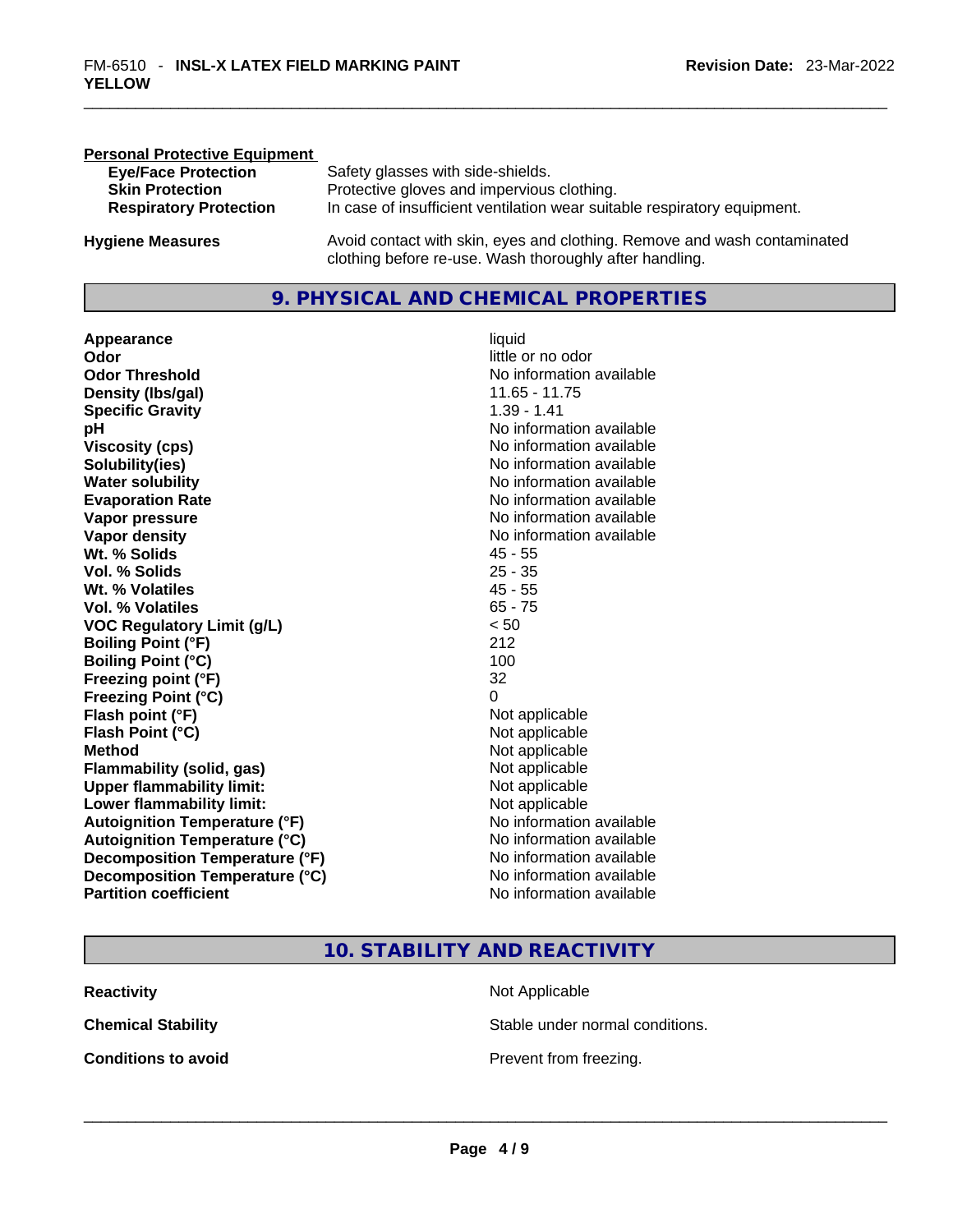| <b>Incompatible Materials</b>                                                                                                                                                                                                                                                          | No materials to be especially mentioned.                                                                                                                                                                                                                                                                                                                                                                                                                                                   |  |  |
|----------------------------------------------------------------------------------------------------------------------------------------------------------------------------------------------------------------------------------------------------------------------------------------|--------------------------------------------------------------------------------------------------------------------------------------------------------------------------------------------------------------------------------------------------------------------------------------------------------------------------------------------------------------------------------------------------------------------------------------------------------------------------------------------|--|--|
| <b>Hazardous Decomposition Products</b>                                                                                                                                                                                                                                                | None under normal use.                                                                                                                                                                                                                                                                                                                                                                                                                                                                     |  |  |
| <b>Possibility of hazardous reactions</b>                                                                                                                                                                                                                                              | None under normal conditions of use.                                                                                                                                                                                                                                                                                                                                                                                                                                                       |  |  |
|                                                                                                                                                                                                                                                                                        | 11. TOXICOLOGICAL INFORMATION                                                                                                                                                                                                                                                                                                                                                                                                                                                              |  |  |
| <b>Product Information</b>                                                                                                                                                                                                                                                             |                                                                                                                                                                                                                                                                                                                                                                                                                                                                                            |  |  |
| Information on likely routes of exposure                                                                                                                                                                                                                                               |                                                                                                                                                                                                                                                                                                                                                                                                                                                                                            |  |  |
| <b>Principal Routes of Exposure</b>                                                                                                                                                                                                                                                    | Eye contact, skin contact and inhalation.                                                                                                                                                                                                                                                                                                                                                                                                                                                  |  |  |
| <b>Acute Toxicity</b>                                                                                                                                                                                                                                                                  |                                                                                                                                                                                                                                                                                                                                                                                                                                                                                            |  |  |
| <b>Product Information</b>                                                                                                                                                                                                                                                             | No information available                                                                                                                                                                                                                                                                                                                                                                                                                                                                   |  |  |
|                                                                                                                                                                                                                                                                                        | Symptoms related to the physical, chemical and toxicological characteristics                                                                                                                                                                                                                                                                                                                                                                                                               |  |  |
| <b>Symptoms</b>                                                                                                                                                                                                                                                                        | No information available                                                                                                                                                                                                                                                                                                                                                                                                                                                                   |  |  |
|                                                                                                                                                                                                                                                                                        | Delayed and immediate effects as well as chronic effects from short and long-term exposure                                                                                                                                                                                                                                                                                                                                                                                                 |  |  |
| Eye contact<br><b>Skin contact</b><br><b>Inhalation</b><br>Ingestion<br><b>Sensitization</b><br><b>Neurological Effects</b><br><b>Mutagenic Effects</b><br><b>Reproductive Effects</b><br><b>Developmental Effects</b><br><b>Target organ effects</b><br><b>STOT - single exposure</b> | May cause slight irritation.<br>Substance may cause slight skin irritation. Prolonged or repeated contact may dry<br>skin and cause irritation.<br>May cause irritation of respiratory tract.<br>Ingestion may cause gastrointestinal irritation, nausea, vomiting and diarrhea.<br>No information available<br>No information available.<br>No information available.<br>No information available.<br>No information available.<br>No information available.<br>No information available. |  |  |
| <b>STOT - repeated exposure</b><br>Other adverse effects<br><b>Aspiration Hazard</b>                                                                                                                                                                                                   | No information available.<br>No information available.<br>No information available                                                                                                                                                                                                                                                                                                                                                                                                         |  |  |
|                                                                                                                                                                                                                                                                                        |                                                                                                                                                                                                                                                                                                                                                                                                                                                                                            |  |  |

### **Numerical measures of toxicity**

**The following values are calculated based on chapter 3.1 of the GHS document**

**ATEmix (oral)** 501599 mg/kg

### **Component Information**

| Chemical name                  | Oral LD50             | Dermal LD50 | Inhalation LC50 |
|--------------------------------|-----------------------|-------------|-----------------|
| Kaolin, calcined<br>92704-41-1 | $>$ 2000 mg/kg (Rat)  |             |                 |
| Titanium dioxide<br>13463-67-7 | $> 10000$ mg/kg (Rat) |             |                 |

### **Chronic Toxicity**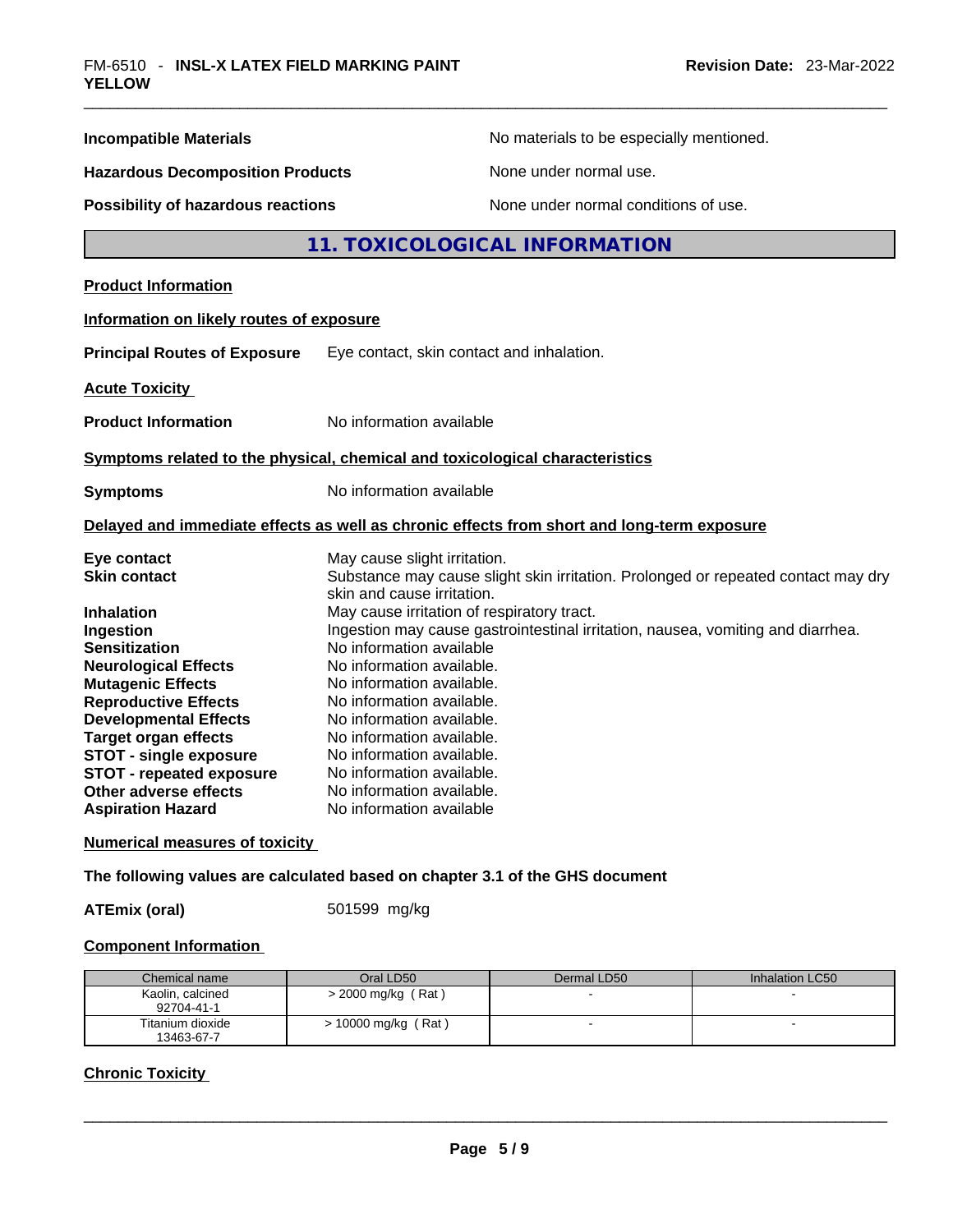### **Carcinogenicity**

*The information below indicates whether each agency has listed any ingredient as a carcinogen:.* 

| <b>Chemical name</b>  | <b>IARC</b>          | <b>NTP</b> | OSHA   |
|-----------------------|----------------------|------------|--------|
|                       | Possible Human<br>2Β |            | Listed |
| Titanium c<br>dioxide | Carcinogen           |            |        |

• Although IARC has classified titanium dioxide as possibly carcinogenic to humans (2B), their summary concludes: "No significant exposure to titanium dioxide is thought to occur during the use of products in which titanium dioxide is bound to other materials, such as paint."

### **Legend**

IARC - International Agency for Research on Cancer NTP - National Toxicity Program OSHA - Occupational Safety & Health Administration

**12. ECOLOGICAL INFORMATION** 

### **Ecotoxicity Effects**

The environmental impact of this product has not been fully investigated.

### **Product Information**

### **Acute Toxicity to Fish**

No information available

### **Acute Toxicity to Aquatic Invertebrates**

No information available

### **Acute Toxicity to Aquatic Plants**

No information available

### **Persistence / Degradability**

No information available.

### **Bioaccumulation**

No information available.

### **Mobility in Environmental Media**

No information available.

### **Ozone**

No information available

### **Component Information**

### **Acute Toxicity to Fish**

### Titanium dioxide

 $LC50:$  > 1000 mg/L (Fathead Minnow - 96 hr.)

### **Acute Toxicity to Aquatic Invertebrates**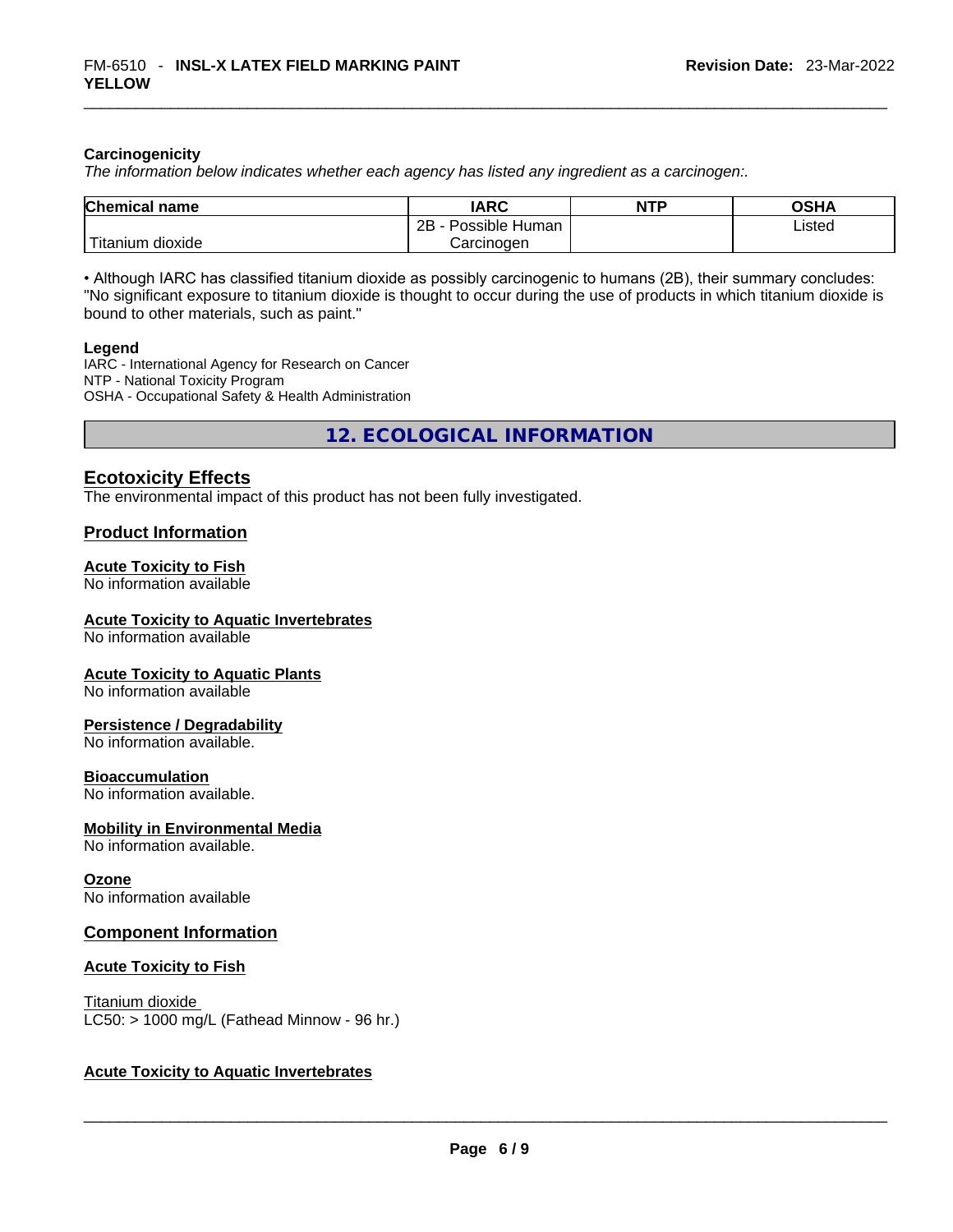No information available

### **Acute Toxicity to Aquatic Plants**

No information available

| <b>Waste Disposal Method</b><br>Dispose of in accordance with federal, state, and local regulations. Local<br>requirements may vary, consult your sanitation department or state-designated<br>environmental protection agency for more disposal options.<br>14. TRANSPORT INFORMATION<br>Not regulated<br><b>DOT</b><br>Not regulated<br><b>ICAO/IATA</b><br><b>IMDG/IMO</b><br>Not regulated | 13. DISPOSAL CONSIDERATIONS |
|------------------------------------------------------------------------------------------------------------------------------------------------------------------------------------------------------------------------------------------------------------------------------------------------------------------------------------------------------------------------------------------------|-----------------------------|
|                                                                                                                                                                                                                                                                                                                                                                                                |                             |
|                                                                                                                                                                                                                                                                                                                                                                                                |                             |
|                                                                                                                                                                                                                                                                                                                                                                                                |                             |
|                                                                                                                                                                                                                                                                                                                                                                                                |                             |
|                                                                                                                                                                                                                                                                                                                                                                                                |                             |
| <b>15. REGULATORY INFORMATION</b>                                                                                                                                                                                                                                                                                                                                                              |                             |

### **International Inventories**

| <b>TSCA: United States</b> | Yes - All components are listed or exempt. |
|----------------------------|--------------------------------------------|
| <b>DSL: Canada</b>         | Yes - All components are listed or exempt. |

### **Federal Regulations**

| SARA 311/312 hazardous categorization |    |  |
|---------------------------------------|----|--|
| Acute health hazard                   | Nο |  |
| Chronic Health Hazard                 | No |  |
| Fire hazard                           | No |  |
| Sudden release of pressure hazard     | No |  |
| Reactive Hazard                       | No |  |
|                                       |    |  |

### **SARA 313**

Section 313 of Title III of the Superfund Amendments and Reauthorization Act of 1986 (SARA). This product contains a chemical or chemicals which are subject to the reporting requirements of the Act and Title 40 of the Code of Federal Regulations, Part 372:

*None*

### **Clean Air Act,Section 112 Hazardous Air Pollutants (HAPs) (see 40 CFR 61)**

This product contains the following HAPs:

*None*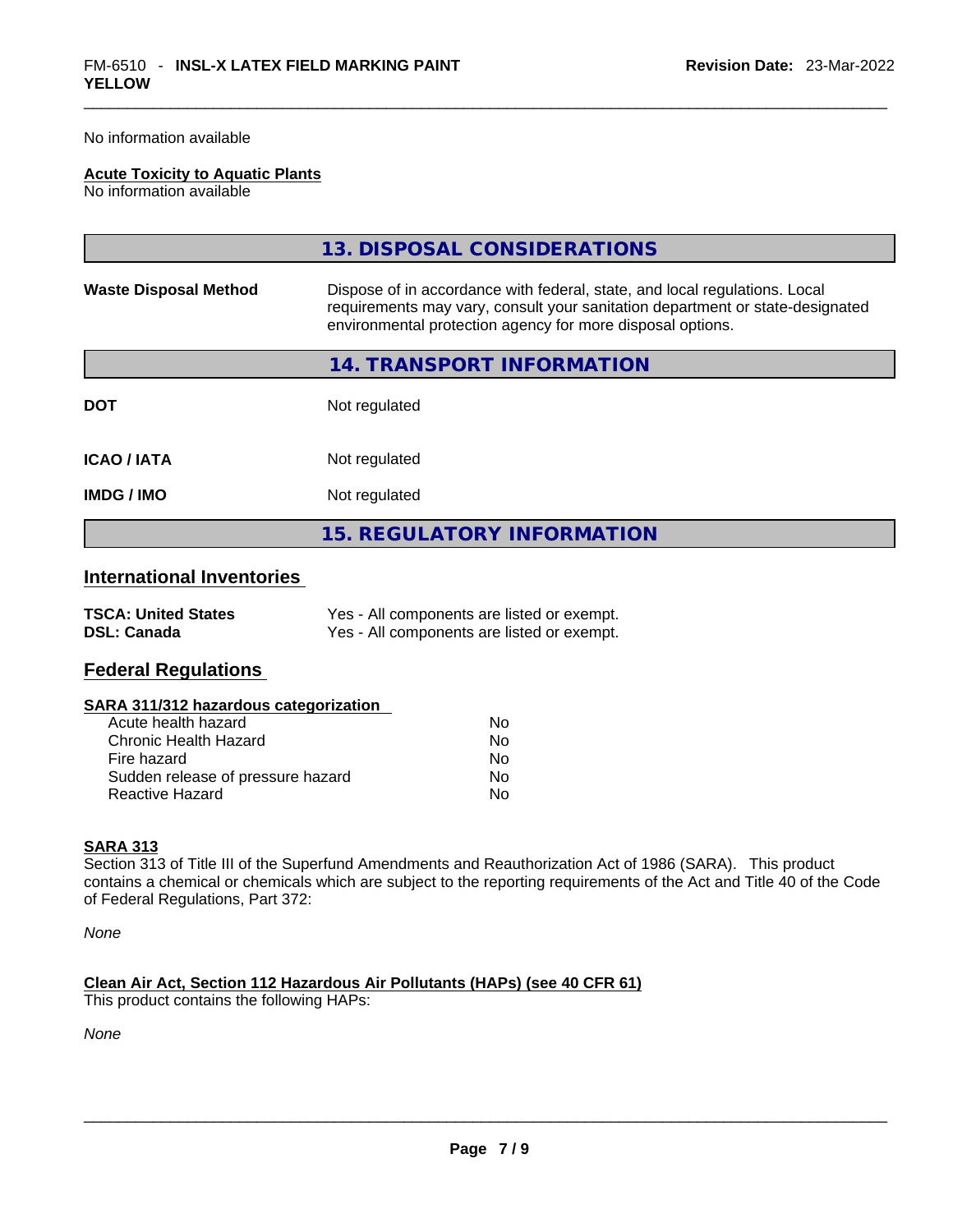### **US State Regulations**

### **California Proposition 65**

**WARNING:** This product can expose you to chemicals including Titanium dioxide, which are known to the State of California to cause cancer, and Ethylene glycol which are known to the State of California to cause birth defects or other reproductive harm. For more information go to www.P65Warnings.ca.gov

### **State Right-to-Know**

| <b>Chemical</b><br>name         | Ma<br>,,,,, | Jersev<br><b>Nev</b> | าทรงIvania |
|---------------------------------|-------------|----------------------|------------|
| imestone                        |             |                      |            |
| $\cdot$ .<br>dioxide<br>itanium |             |                      |            |

### **Legend**

X - Listed

| <b>16. OTHER INFORMATION</b>                                                                                                                          |                                                    |                                                                            |                      |                                                                                                                                               |  |
|-------------------------------------------------------------------------------------------------------------------------------------------------------|----------------------------------------------------|----------------------------------------------------------------------------|----------------------|-----------------------------------------------------------------------------------------------------------------------------------------------|--|
| HMIS -                                                                                                                                                | Health: 1                                          | <b>Flammability: 0</b>                                                     | <b>Reactivity: 0</b> | $PPE: -$                                                                                                                                      |  |
| <b>HMIS Legend</b><br>0 - Minimal Hazard<br>1 - Slight Hazard<br>2 - Moderate Hazard<br>3 - Serious Hazard<br>4 - Severe Hazard<br>* - Chronic Hazard |                                                    |                                                                            |                      |                                                                                                                                               |  |
|                                                                                                                                                       | present under the actual normal conditions of use. | X - Consult your supervisor or S.O.P. for "Special" handling instructions. |                      | Note: The PPE rating has intentionally been left blank. Choose appropriate PPE that will protect employees from the hazards the material will |  |

*Caution: HMISÒ ratings are based on a 0-4 rating scale, with 0 representing minimal hazards or risks, and 4 representing significant hazards or risks. Although HMISÒ ratings are not required on MSDSs under 29 CFR 1910.1200, the preparer, has chosen to provide them. HMISÒ ratings are to be used only in conjunction with a fully implemented HMISÒ program by workers who have received appropriate HMISÒ training. HMISÒ is a registered trade and service mark of the NPCA. HMISÒ materials may be purchased exclusively from J. J. Keller (800) 327-6868.* 

 **WARNING!** If you scrape, sand, or remove old paint, you may release lead dust. LEAD IS TOXIC. EXPOSURE TO LEAD DUST CAN CAUSE SERIOUS ILLNESS, SUCH AS BRAIN DAMAGE, ESPECIALLY IN CHILDREN. PREGNANT WOMEN SHOULD ALSO AVOID EXPOSURE.Wear a NIOSH approved respirator to control lead exposure. Clean up carefully with a HEPA vacuum and a wet mop. Before you start, find out how to protect yourself and your family by contacting the National Lead Information Hotline at 1-800-424-LEAD or log on to www.epa.gov/lead.

**Prepared By Product Stewardship Department** Benjamin Moore & Co. 101 Paragon Drive Montvale, NJ 07645 800-225-5554